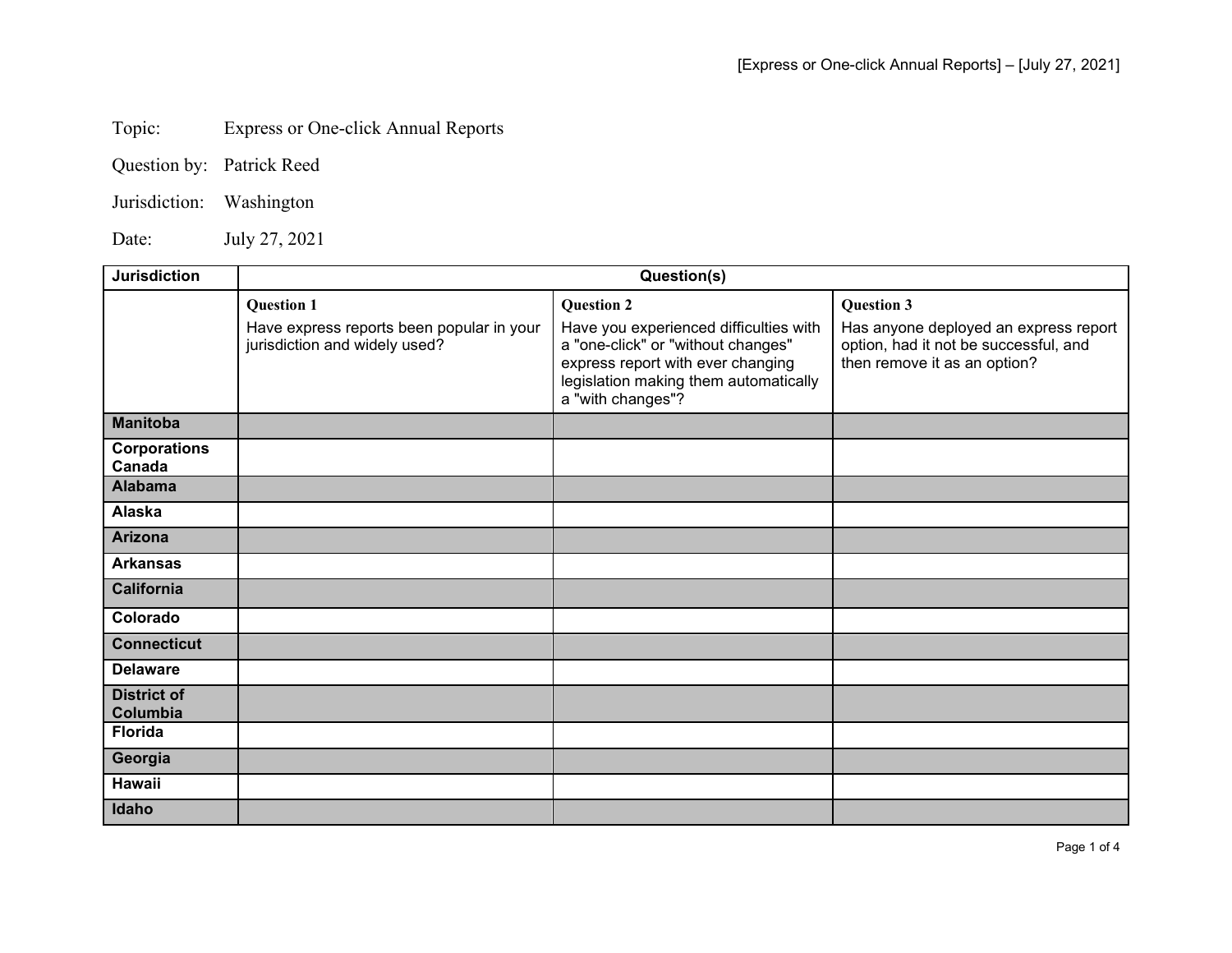| <b>Jurisdiction</b>  | Question(s)                                                                                                                                                                       |                                                                                                                                                                                                      |                                                                                                                                     |
|----------------------|-----------------------------------------------------------------------------------------------------------------------------------------------------------------------------------|------------------------------------------------------------------------------------------------------------------------------------------------------------------------------------------------------|-------------------------------------------------------------------------------------------------------------------------------------|
|                      | <b>Question 1</b><br>Have express reports been popular in your<br>jurisdiction and widely used?                                                                                   | <b>Question 2</b><br>Have you experienced difficulties with<br>a "one-click" or "without changes"<br>express report with ever changing<br>legislation making them automatically<br>a "with changes"? | <b>Question 3</b><br>Has anyone deployed an express report<br>option, had it not be successful, and<br>then remove it as an option? |
| <b>Illinois</b>      |                                                                                                                                                                                   |                                                                                                                                                                                                      |                                                                                                                                     |
| Indiana              |                                                                                                                                                                                   |                                                                                                                                                                                                      |                                                                                                                                     |
| lowa                 | 54% of 2021 lowa reports have been filed<br>using the express file option. For lowa,<br>Express File means filing the report without<br>needing to have create an online account. | lowa does not offer an "without<br>changes" or one-click filing option.<br>The only difference between normal<br>filing and express filing is express<br>filing does not require account set-up.     | No.                                                                                                                                 |
| <b>Kansas</b>        |                                                                                                                                                                                   |                                                                                                                                                                                                      |                                                                                                                                     |
| Kentucky             |                                                                                                                                                                                   |                                                                                                                                                                                                      |                                                                                                                                     |
| Louisiana            |                                                                                                                                                                                   |                                                                                                                                                                                                      |                                                                                                                                     |
| <b>Maine</b>         |                                                                                                                                                                                   |                                                                                                                                                                                                      |                                                                                                                                     |
| <b>Maryland</b>      |                                                                                                                                                                                   |                                                                                                                                                                                                      |                                                                                                                                     |
| <b>Massachusetts</b> |                                                                                                                                                                                   |                                                                                                                                                                                                      |                                                                                                                                     |
| <b>Michigan</b>      |                                                                                                                                                                                   |                                                                                                                                                                                                      |                                                                                                                                     |
| <b>Minnesota</b>     |                                                                                                                                                                                   |                                                                                                                                                                                                      |                                                                                                                                     |
| <b>Mississippi</b>   |                                                                                                                                                                                   |                                                                                                                                                                                                      |                                                                                                                                     |
| <b>Missouri</b>      |                                                                                                                                                                                   |                                                                                                                                                                                                      |                                                                                                                                     |
| <b>Montana</b>       |                                                                                                                                                                                   |                                                                                                                                                                                                      |                                                                                                                                     |
| <b>Nebraska</b>      |                                                                                                                                                                                   |                                                                                                                                                                                                      |                                                                                                                                     |
| <b>Nevada</b>        |                                                                                                                                                                                   |                                                                                                                                                                                                      |                                                                                                                                     |
| <b>New Hampshire</b> |                                                                                                                                                                                   |                                                                                                                                                                                                      |                                                                                                                                     |
| <b>New Jersey</b>    |                                                                                                                                                                                   |                                                                                                                                                                                                      |                                                                                                                                     |
| <b>New Mexico</b>    |                                                                                                                                                                                   |                                                                                                                                                                                                      |                                                                                                                                     |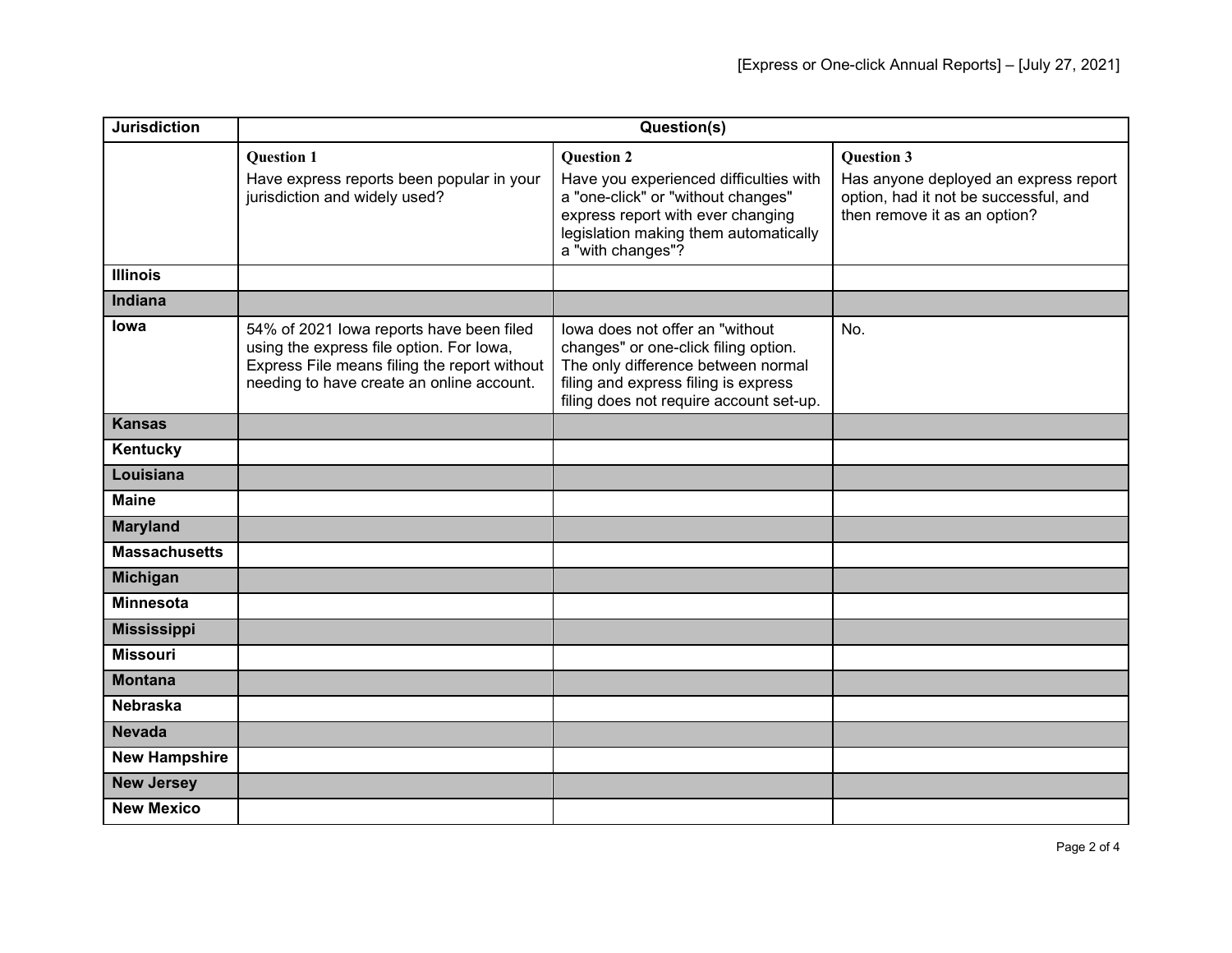| <b>Jurisdiction</b>   | Question(s)                                                                |                                                                                                                                                                                 |                                                                                                                |
|-----------------------|----------------------------------------------------------------------------|---------------------------------------------------------------------------------------------------------------------------------------------------------------------------------|----------------------------------------------------------------------------------------------------------------|
|                       | <b>Question 1</b>                                                          | <b>Question 2</b>                                                                                                                                                               | <b>Question 3</b>                                                                                              |
|                       | Have express reports been popular in your<br>jurisdiction and widely used? | Have you experienced difficulties with<br>a "one-click" or "without changes"<br>express report with ever changing<br>legislation making them automatically<br>a "with changes"? | Has anyone deployed an express report<br>option, had it not be successful, and<br>then remove it as an option? |
| <b>New York</b>       |                                                                            |                                                                                                                                                                                 |                                                                                                                |
| <b>North Carolina</b> |                                                                            |                                                                                                                                                                                 |                                                                                                                |
| <b>North Dakota</b>   |                                                                            |                                                                                                                                                                                 |                                                                                                                |
| <b>Ohio</b>           |                                                                            |                                                                                                                                                                                 |                                                                                                                |
| <b>Oklahoma</b>       |                                                                            |                                                                                                                                                                                 |                                                                                                                |
| Oregon                |                                                                            |                                                                                                                                                                                 |                                                                                                                |
| Pennsylvania          |                                                                            |                                                                                                                                                                                 |                                                                                                                |
| <b>Rhode Island</b>   |                                                                            |                                                                                                                                                                                 |                                                                                                                |
| <b>South Carolina</b> |                                                                            |                                                                                                                                                                                 |                                                                                                                |
| <b>South Dakota</b>   |                                                                            |                                                                                                                                                                                 |                                                                                                                |
| <b>Tennessee</b>      |                                                                            |                                                                                                                                                                                 |                                                                                                                |
| <b>Texas</b>          |                                                                            |                                                                                                                                                                                 |                                                                                                                |
| <b>Utah</b>           |                                                                            |                                                                                                                                                                                 |                                                                                                                |
| Vermont               |                                                                            |                                                                                                                                                                                 |                                                                                                                |
| Virginia              |                                                                            |                                                                                                                                                                                 |                                                                                                                |
| Washington            |                                                                            |                                                                                                                                                                                 |                                                                                                                |
| <b>West Virginia</b>  |                                                                            |                                                                                                                                                                                 |                                                                                                                |
| Wisconsin             |                                                                            |                                                                                                                                                                                 |                                                                                                                |
| Wyoming               |                                                                            |                                                                                                                                                                                 |                                                                                                                |

**Additional comments:**